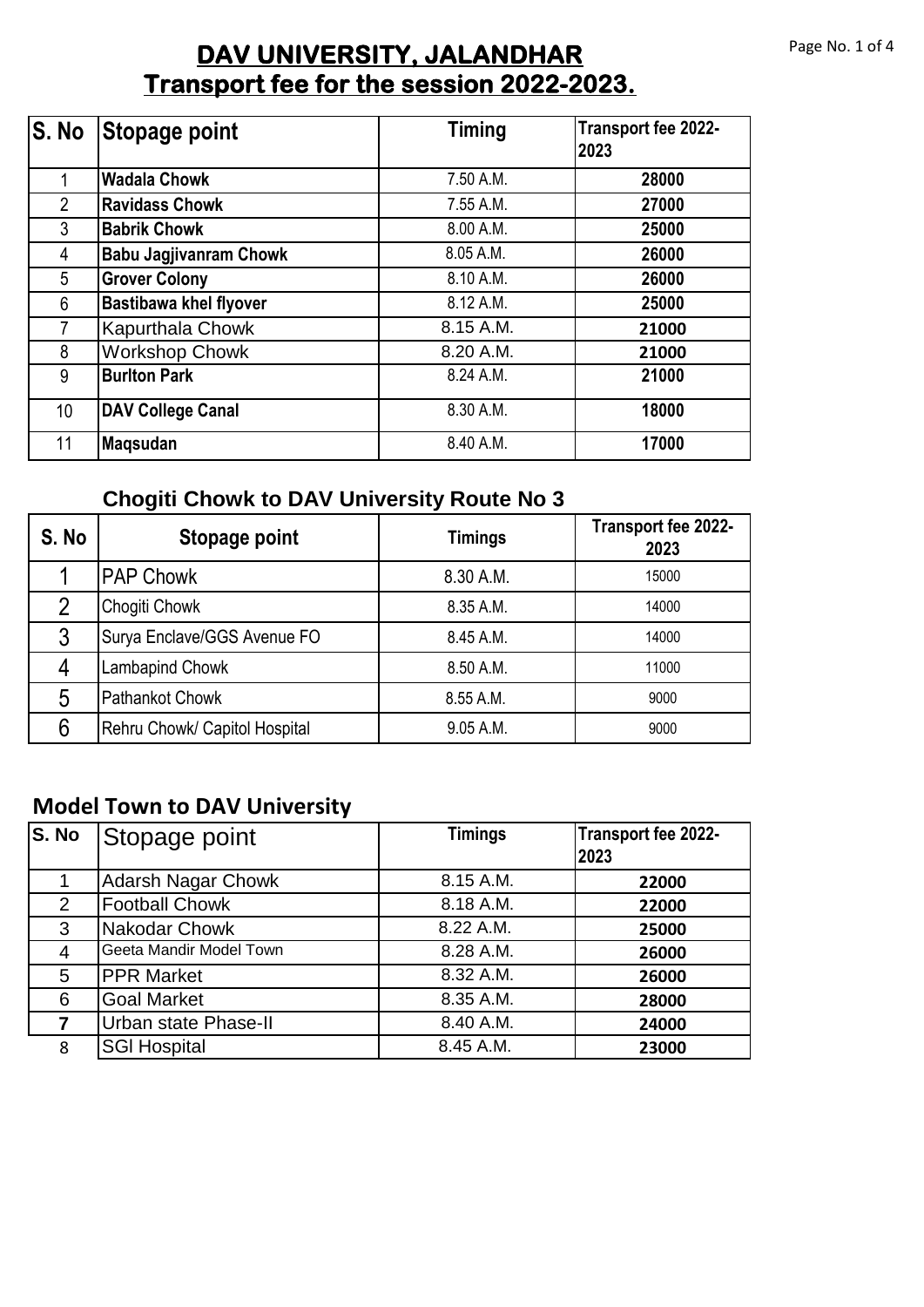# **Transport fee for the session 2022-2023. DAV UNIVERSITY, JALANDHAR**

#### **Jalandhar Cantt to DAV University Route No 6**

| S. No          | <b>Stopage point</b>  | <b>Timings</b> | Transport fee 2022-<br>2023 |
|----------------|-----------------------|----------------|-----------------------------|
|                | <b>Jamsher Khas</b>   | 8.00 A.M.      | 30000                       |
| $\overline{2}$ | <b>Village Dhina</b>  | 8.05 A.M.      | 28000                       |
| 3              | Sansarpur             | 8.10 A.M.      | 27000                       |
| 4              | Khusropur Chungi      | 8.15 A.M.      | 26000                       |
| 5              | Deep Nagar            | 8.20 A.M.      | 20000                       |
| 6              | <b>Dushera Ground</b> | 8.25 A.M.      | 22000                       |
|                | <b>Thamiiya Park</b>  | 8.28 A.M.      | 22000                       |
| 9              | Rama Mandi            | 8.30 A.M.      | 20000                       |

# RCF, Kapurthala to DAV University

| S.                | <b>Stopage point</b>      | <b>TIMINGS</b> | Transport fee 2022-<br>2023 |
|-------------------|---------------------------|----------------|-----------------------------|
| <b>No</b>         |                           |                |                             |
|                   | <b>Rail Coach Facotry</b> | 8.00 A.M.      | 40000                       |
| 2                 | Sekhupur                  | 8.05 A.M.      | 40000                       |
| 3                 | Kapurthala Ramneek- Chowk | 8.15 A.M.      | 35000                       |
| 4                 | Kapurthala DC Chowk       | 8.20 A.M.      | 35000                       |
| 5                 | Pattar kalan              | $8.25$ A.M.    | 31000                       |
| 6                 | Kartarpur Bus Stand       | 8.40 A.M.      | 19000                       |
| $\overline{7}$    | <b>CRPF Campus Gate</b>   | 8.45 A.M.      | 17000                       |
| 8                 | <b>Bhidhipur Byepass</b>  | 8.48 A.M.      | 17000                       |
| 9                 | <b>NIIT Campus Gate</b>   | 8.50 A.M.      | 17000                       |
| 10                | <b>Surra Nussi</b>        | 8.55 A.M.      | 15000                       |
| 11                | Verka Milk Plant          | 9.00 A.M.      | 14000                       |
| $12 \overline{ }$ | Kalia Calony              | 9.05 A.M.      | 13000                       |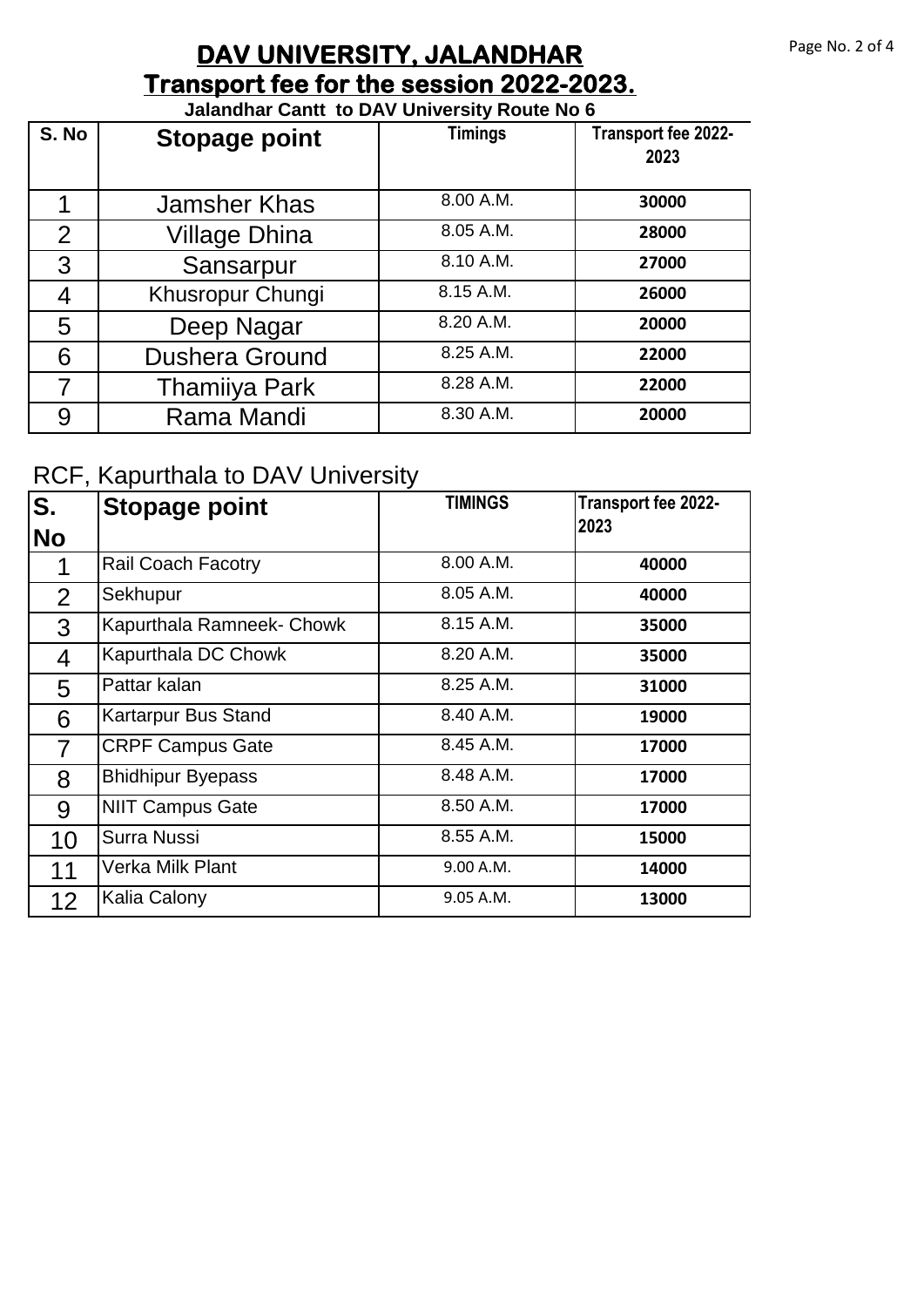### **Transport fee for the session 2022-2023. DAV UNIVERSITY, JALANDHAR Mukerian to DAV University Route No 8**

 $\overline{\phantom{a}}$ 

| $\overline{\mathsf{S}}$ .<br>No | Stopage point             | Timings   | Transport fee 2022-<br>2023 |
|---------------------------------|---------------------------|-----------|-----------------------------|
|                                 | <b>Mukerian Bus Stand</b> | 8.00 A.M. | 41000                       |
| 2                               | Aima Mangat               | 8.10 A.M. | 37000                       |
| 3                               | Unchi Bassi               | 8.12 A.M. | 36000                       |
| 4                               | Dasuya                    | 8.25 A.M. | 31000                       |
| 5                               | Garna Sahib               | 8.30 A.M. | 29000                       |
| 6                               | <b>Khuda Karala</b>       | 8.40 A.M. | 26000                       |
|                                 | Tanda                     | 8.50 A.M. | 20000                       |
| 8                               | <b>Cholang Toll Plaza</b> | 9.00 A.M. | 18000                       |

### **Hoshiarpur to DAV University Route No 9**

| S.<br><b>No</b> | <b>Stopage point</b>        | ◢<br><b>Timings</b> | Transport fee 2022-<br>2023 |
|-----------------|-----------------------------|---------------------|-----------------------------|
|                 | <b>Hoshiarpur Bus Stand</b> | 8.30 A.M.           | 29000                       |
| 2               | Nasrala Bus Stand           | 8.35 A.M.           | 26000                       |
| 3               | Kathar                      | 8.45 A.M.           | 17000                       |
| 4               | Adampur                     | 8.55 A.M.           | 14000                       |
| 5               | Ramdaspur                   | 9.10 A.M.           | 8000                        |
| 6               | Alawalpur                   | 9.15 A.M.           | 7500                        |

#### **Maqsudpur, Nangal Lubana to DAVU Route No 12**

| S. No          | <b>Stopage point</b>   |           | Transport fee 2022- |
|----------------|------------------------|-----------|---------------------|
|                |                        |           | 2023                |
| 1              | Maqsudpur              | 7.45 A.M. | 30000               |
| $\overline{2}$ | <b>Nangal Lubana</b>   | 7.55 A.M. | 27000               |
| 3              | <b>Begowal</b>         | 8.00 A.M. | 22000               |
| 4              | Awan Village           | 8.10 A.M. | 20000               |
| 5              | Jabowal                | 8.12 A.M. | 20000               |
| 6              | Nanrangpur             | 8.20 A.M. | 20000               |
| 7              | <b>Basi</b>            | 8.25 A.M. | 18000               |
| 8              | Lamme                  | 8.30 A.M. | 18000               |
| 9              | Jaid                   | 8.35 A.M. | 17000               |
| 10             | <b>Tandi Aulakh</b>    | 8.45 A.M. | 20000               |
| 11             | <b>Bhatnura Lamana</b> | 8.50 A.M. | 15000               |
| 12             | <b>Bhogpur</b>         | 9.00 A.M. | 13000               |
| 13             | Kala Bakra             | 9.05 A.M. | 11000               |
| 14             | <b>Beas Pind</b>       | 9.10 A.M. | 7000                |